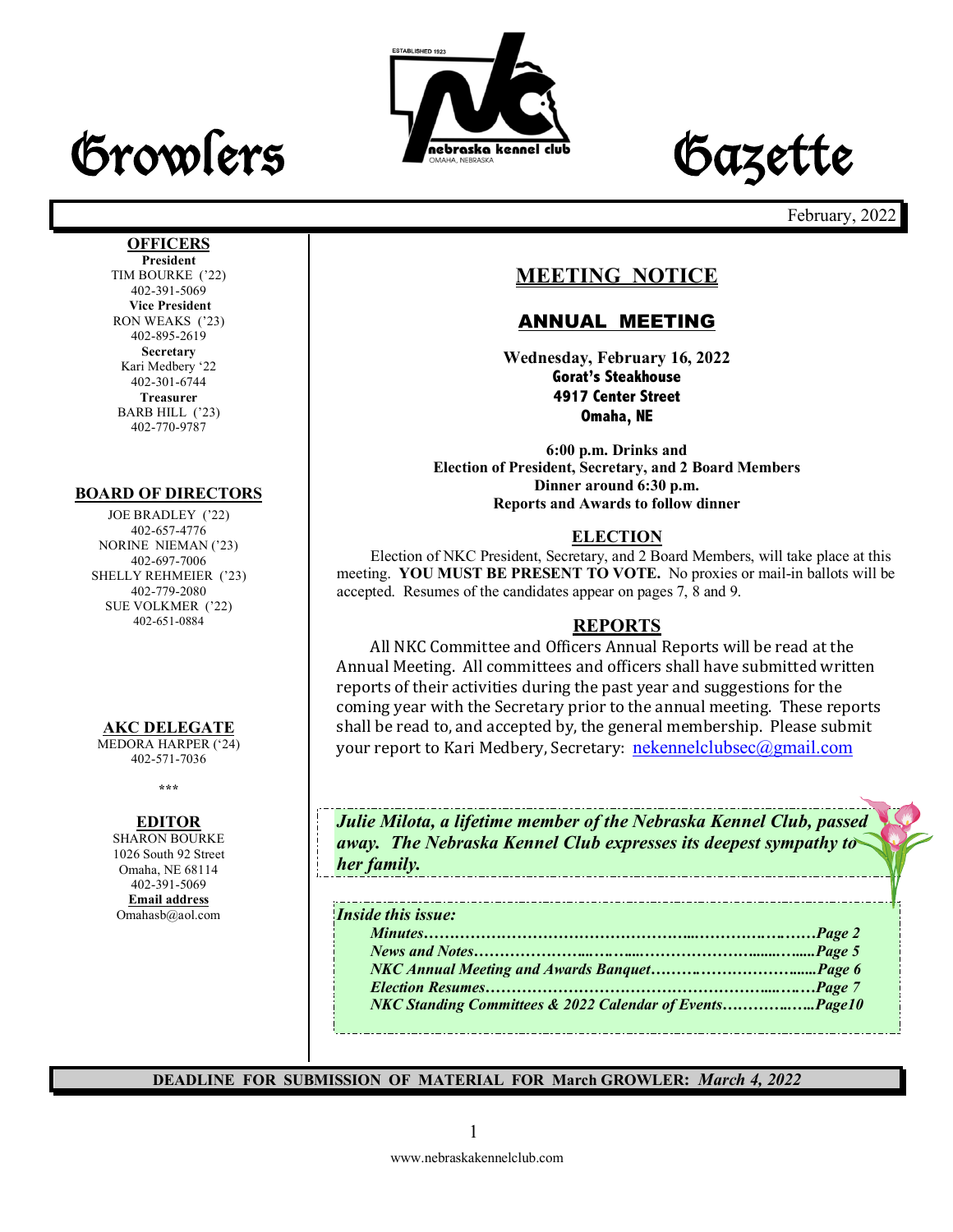### **SECRETARY'S REPORT**

# **JANUARY GENERAL MEETING**

Wednesday, January 19, 2022 7:00 p.m. Zoom Meeting

### **Call to Order: 7:03pm**

Attendendance: Nina Gottsch, Ron Weaks, Devon Garvey, Tim Bourke, Sharon Bourke, Sue Volkmer, Nancy Draper, Sheryl Bradbury, Sandy Orr, Joe Bradley, Barb Hill, Kari Medbery and Sharee Newman for 13 total.

**Approve minutes from General Meeting: 11-17-21 as printed in Growler.** Motion made: Sue Volkmer, 2nd Barb Hill; motion passed.

**Report of the President – Tim Bourke-**nothing new to report

**Report of the Vice President – Ron Weaks-**nothing new to report

**Report of the Treasurer-Barb Hill-**nothing new to report

Treasurer's report sent to board via email.

**Approve report to be filed for audit:** Motion made: Sandy Orr, 2nd: Sheryl Bradbury; motion passed

**Report of the Secretary – Kari Medbery-**nothing new to report

Reading of New Membership Application-Devin Garvey (1st) (2nd to be on 2/16)

**Report of the AKC Representative-Medora Harper**-nothing new to report

# **Unfinished Business:**

- 1. Reports of the Board Members & Chair leaders are due to Sharon for the Annual Awards Banquet by Feb 14th.
- 2. Nominees for Secretary-Nina Gottsch-accepted
- 3. Nominees for President-Sheryl Bradbury-accepted
- 4. Nominees for Board Positions-Diane Krantz, Tim Bourke-accepted.
	- a. resumes for these positions are due to Sharon Bourke for the Growler by Feb 4th. Omahasb@aol.com
- 5. Constitution Update: work in progress
- 6. Defibrillator purchase: on back order
- 7. 2022-NKC Fast Cat Tests April 22-24 new location: Banner Park, Omaha in progress
- 8. Bark in the Park series-May 28th potential date for public/meet n greet
- 9. 2022-NKC/PVKC Cluster May 21-22- Lancaster Event Center-premium list is in progress, looking at a few organizations to present the colors, need help with a chief ring steward in Conformation.
- 10.NKC Dog Walk Charity? Not planning on repeating this event at this time.
- 11. 2022-Scent Work Trial July 18-19 IWCC, Council Bluffs-location set
- 12. 2022-NKC Fast Cat Tests September 16-18 new location: Banner Park, Omaha in progress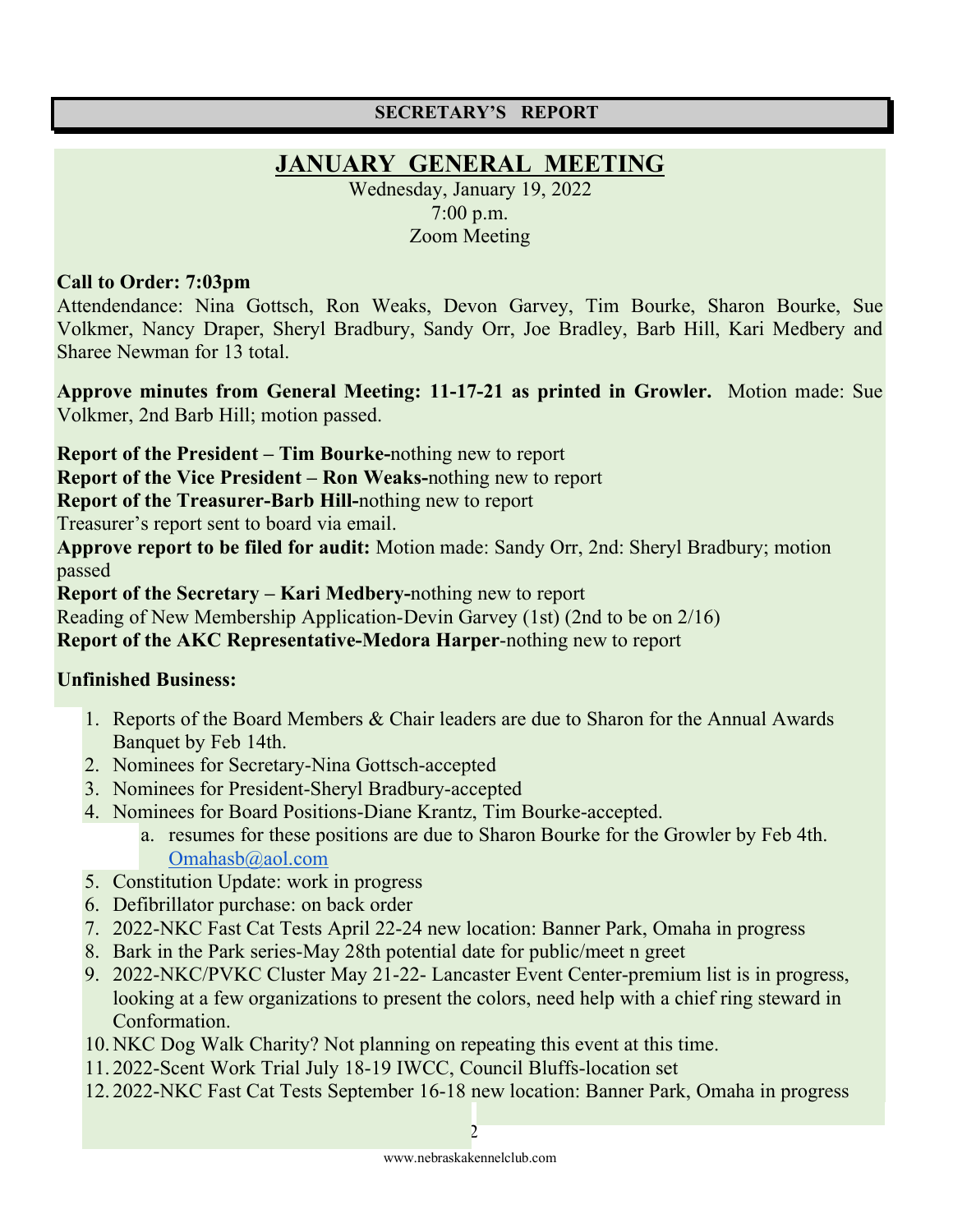- 13. 2022-NKC Tracking November 16-nothing new to report
- 14. 2022-Scent Work Trial December 10-11 Werner Park
- 15. 2023-100th Year NKC Anniversary Event-work in progress

# **New Business:**

- 1. Memorandum of Understanding between NKC/PVKC-mailed to PVKC
- 2. Growler Deadline February 4
- 3. Annual dues must be received by 2/1 or they are considered late and a new application will need to be filled out.
- 4. Please RSVP to Nancy Draper for the annual meeting so we know how many will be attending-menu should be in the Feb Growler. octobercosmos@outlook.com.
- 5. Membership/additional comments: question presented by Kari Medbery: Why don't we have a family/household membership option? Tim has asked Sandy Orr to look into the constitution for the wording we would need to have for this, and the board will continue to look into this further.

**Adjourn:** Motion made: Ron Weaks, 2nd: Sandy Orr; motion passed. Meeting end: 8:18pm

Respectfully submitted: Kari Medbery **Secretary** 

# **FEBUARY BOARD MEETING**

Wednesday, February 2, 2022 7:00 p.m. Zoom Meeting

# **Call to Order: 7:02pm**

Attendance: Shelly Rehmeier, Sue Volkmer, Tim Bourke, Norine Nieman, Barb Hill, Kari Medbery and Ron Weaks for a total of 7.

**Approve minutes from Board Meeting: 1-5-22 as printed in Growler.** Motion made Sue Volkmer, 2nd: Shelly Rehmeier; motion passed

**Report of the President- Tim Bourke-**nothing new to report **Report of the Vice President-Ron Weaks**-nothing new to report **Report of the Treasurer-Barb Hill-**nothing new to report Treasurer's report sent to board via email **Report of the Secretary-Kari Medbery-**nothing new to report

New Membership applications: Devin Garvy, 2nd reading will be on Feb 16 at general meeting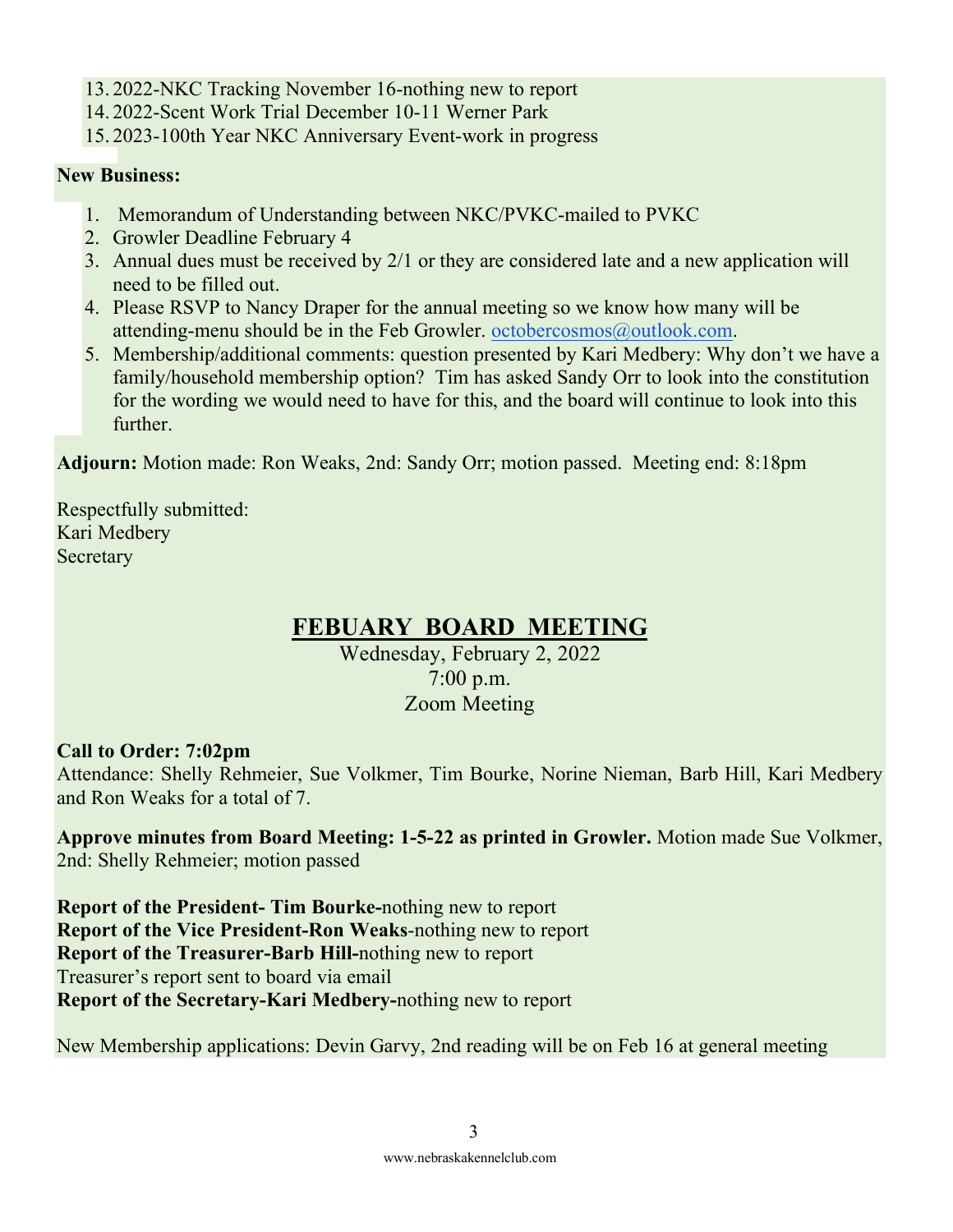### **Unfinished Business:**

- 1. Constitution Update: ongoing
- 2. Defibrillator purchase: Motion to approve an extra \$200 for purchase of machine due to price increase-made by: Barb Hill, 2nd: Sue Volkmer; motion passed
- 3. Annual Banquet Awards/Brags 2/16-Sue is working on the plates-completion of order will be a bit delayed due to COVID. Plan is to have the owner/s talk briefly about their accomplishments/brags. zman.volkmer@gmail.com
- 4. Club Elections 2/16-If you have been nominated for a position-your resume is due to Sharon so she can place in the growler. omahasb $@$ aol.com
- 5. Annual Reports- due 2/14 for filing with the Secretary to: nekennelclubsec@gmail.com
- 6. NKC Fast Cat Tests April 22-24 Banner Park, Omaha-premium is being worked on, contract for site received.
- 7. NKC/PVC Cluster May 21-22- Lancaster Event Center-nothing new to report. Motion made for NKC to pay \$35 cost to add memorial page in premium (Onofrio considers this as an advertisement)
- 8. Scent Work Trial July 15-17-IWCC, Council Bluffs-ongoing
- 9. NKC Fast Cat Tests September 16-18 Banner Park, Omaha-ongoing
- 10.NKC Tracking November 13-nothing new to report
- 11.Scent Work Trial December 10-11 Werner Park-on going
- 12. 2023-100th Year NKC Anniversary Event-on going
- 13. 2023-Memorandum of Understanding between NKC & PVKC-sent, but they have not sent a response. Tim to follow up with this.
- 14. 2023-Chairman for the Conformation Show needed (Barb Hill is willing to be a mentor). Motion to make Sheryl Bradbury chairman for the 2023 event made by: Barb Hill, 2nd Sue Volkmer; motion passed.

### **New Business:**

- 1. Growler deadline February 4
- 2. Additional comments: none

**Adjourn:** motion made: Sue Volkmer; 2nd: Kari Medbery; motion passed. Meeting end: 8:06pm

Respectfully submitted: Kari Medbery **Secretary**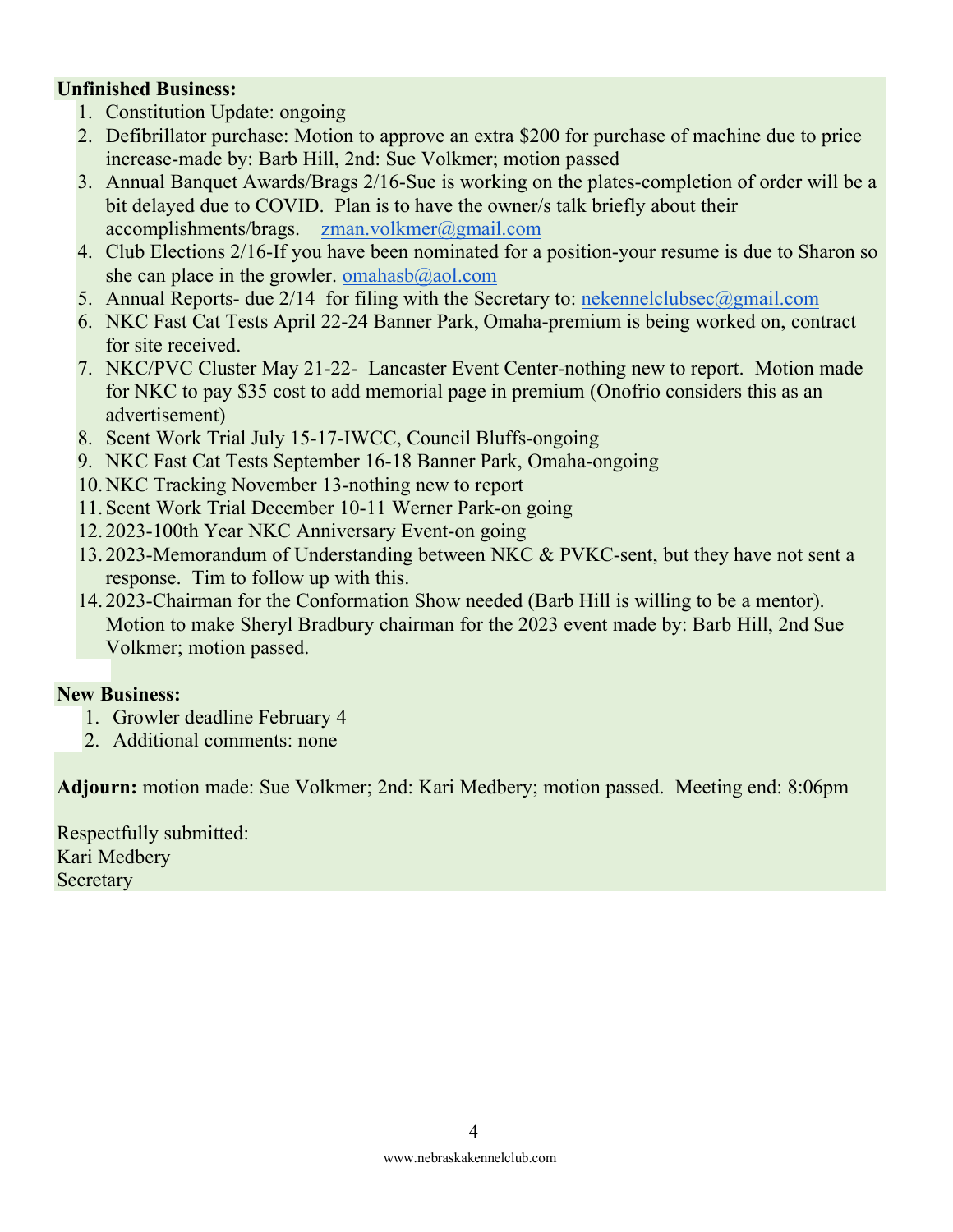# **NEWS & NOTES**

# **NKC Conformation Training Classes CANCELLED Until Further Notice**

# **CANCELLATION NOTICES**

Any cancellations or changes to the schedule of NKC events will be posted on the NKC website, placed in the *Growlers Gazette* and also posted on the NKC Facebook page.

To receive Facebook notifications, please "Like" our page! https://www.facebook.com/NebraskaKennelClub



# **Greetings Club Members,**

I recently sent 2 emails to the club from my email: nekennelclubsec@gmail.com.

#1. Was a zoom invitation for the general meetings. I put a placeholder for the whole year in the email. FYIsome of the dates will need to be updated and I will do that soon. #2. Was just a test email, because several members had said they didn't get the zoom invite.

To date; I have only heard back from about 3/4 of our members. If you are reading this message in the *Growler* and have not seen these emails, please reach out to me immediately.

> Warm Regards, Kari Medbery NKC Secretary

# GROWLER ADVERTISING RATES

**NKC members:** *\$10.00 per 1/8th of a page, \$75.00 for a full page* 

**Non-members:** *\$15.00 per 1/8th of a page \$112.50 for a full page*

Copy cannot change between issues of the Growler*. All ads are subject to NKC Board approval. NKC Members: No charge to advertise the sale of used dog equipment.* Copy cannot change between issues of the Growler*. All ads are subject to NKC Board approval. NKC Members: No charge to advertise the sale of used dog equipment*

### **CONTACT THE GROWLER EDITOR**

- If you have something to contribute for the betterment of the dog fancy that you would like published in the **Growler, please contact the Growler Editor.**
- If you have a show win that you would like to brag about, information regarding an upcoming dog event, or poem, etc. to share with others, **please contact the Growler Editor**.
- If you are the Chair of an NKC committee and would like to inform the membership of the committee's activities, **please contact the Growler Editor.**
- If you have a photo of your dog to put in the **Growler**, **please contact the Growler Editor.**
- If you have something for the **Growler**, please contact the **Growler Editor**: **Sharon Bourke, 402- 391-5069, or e-mail:** omahasb@aol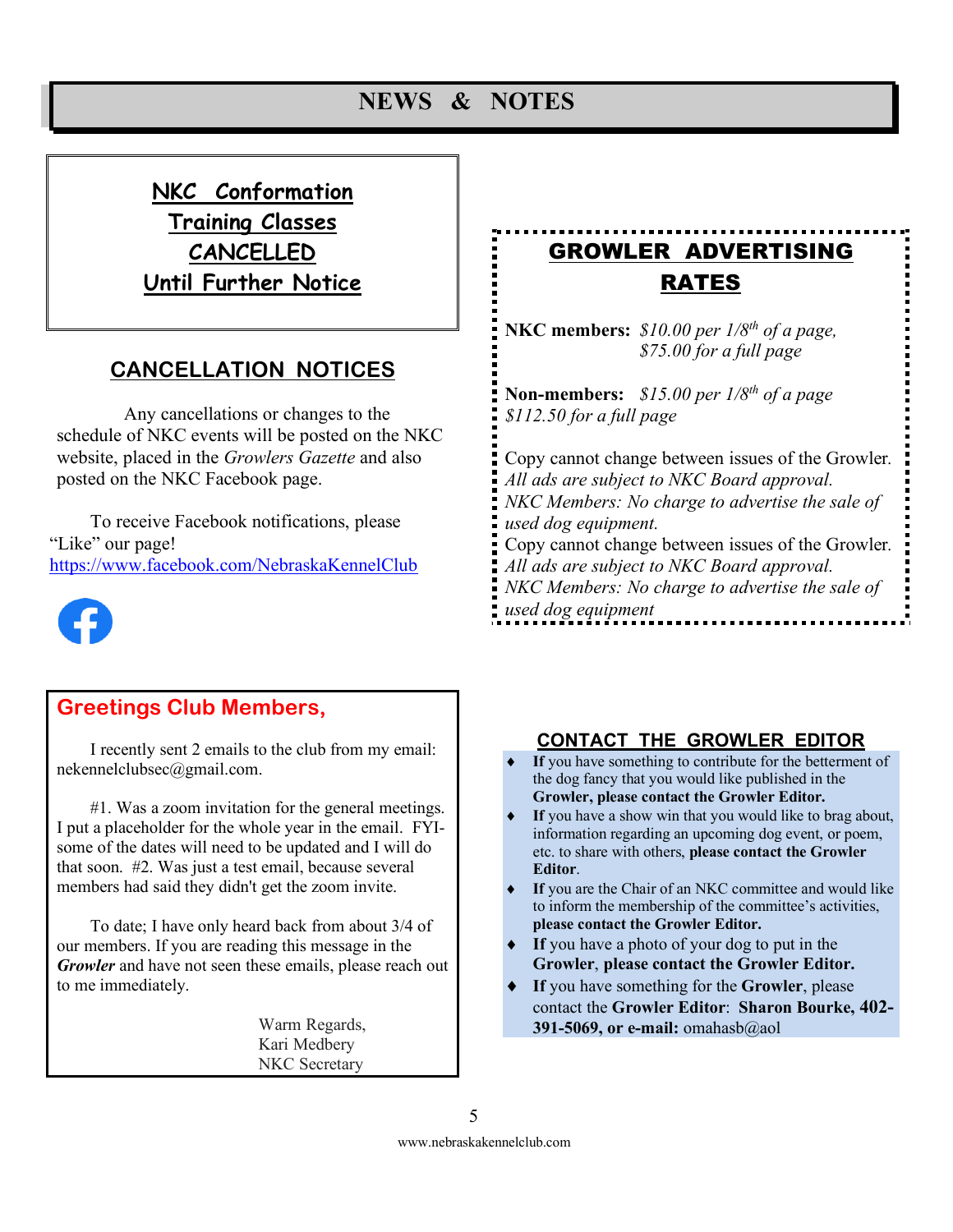# Hi everyone!

We're pleased to announce the **Nebraska Kennel Club 2022 Annual Awards Banquet** will be held Wednesday February 16th at Gorat's Steak House!



Here are the details:

**NKC 2022 Annual Awards Banquet Menu items to choose from:** Wednesday February 16, 2022 Whiskey Ribeye Drinks and Social hour 6:00pm Chicken Piccata Dinner around 6:30pm Gorat's Steak House Cheese Ravioli 4917 Center St, Omaha NE 68106

#### **Reservations and must be received by Friday February 11, 2022. Please send your RSVP and your dinner pick to Shelly Rehmeier at shellyrehmeier@cox.net.**

Our Annual Awards Banquet gives us the opportunity to recognize accomplishments by our members in the previous calendar year (2021), so…

### **WE NEED YOUR LIST OF 2021 ACHIEVEMENTS!!**

### **INFORMATION MUST BE RECEIVED BY February 10, 2022!**

**AKC Titles** – if your dog achieved any AKC titles during 2021 that you would like the club to recognize, please let us know! Click here for a list of AKC titles. Please see below for instructions.

**Brags** – Although we only provide awards for new AKC titles, many members like to boast about other achievements their dogs attained – perhaps a high placement in a Conformation show or UKC titles. If you have something you'd like to boast about, please let us know.

#### **HOW TO SUBMIT INFO:**

Please email information to Sue Volkmer at **zman**.volkmer@gmail.com. If you have already submitted your information to Tim Bourke, he will forward it to Sue so you don't have to resubmit it. Thank you for your patience as we are making some transitions within the Club.

Please provide the following information:

- Dog's full registered name including **all** titles
- The new AKC titles they achieved in 2021 and/or other new titles or the "Brag" you wish to present. For new titles please provide the full title description (not just the AKC abbreviation)
- **PICTURES!** Please provide pictures of your dog for our slideshow. Send the highest resolution available (that means the bigger the better)

### **In Memoriam**

This year's program will also include an "In Memoriam". If you lost a beloved dog last year and wish to share memories of them with us we'd be honored to hear your stories. Please provide the dog's name and photos for our slideshow.

We look forward to seeing everyone at the banquet. If you have any questions please let me know! *---Submitted by Shelly Rehmeier*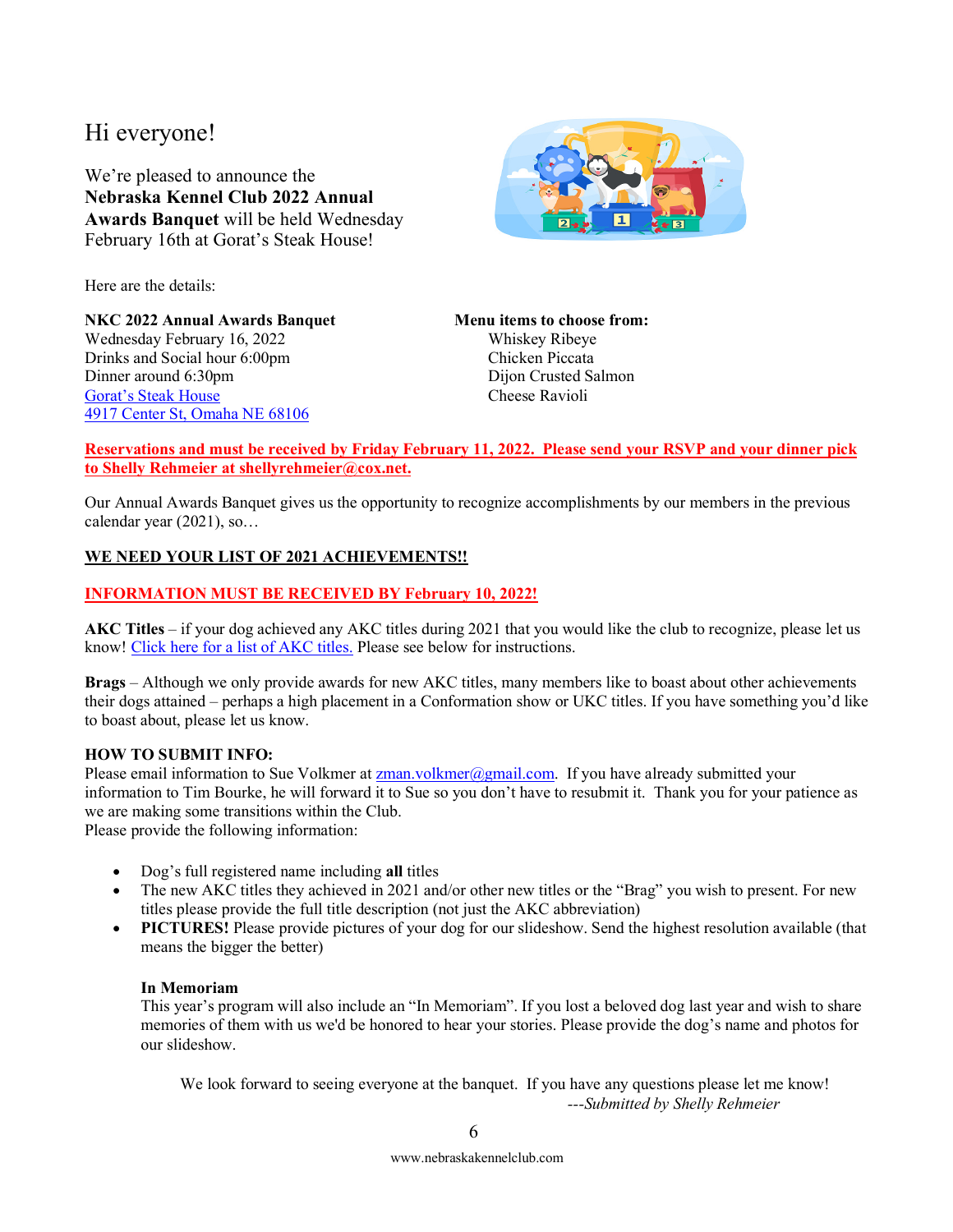



# **CANDIDATES FOR NKC OFFICERS, AND BOARD OF DIRECTORS**

# *THE FOLLOWING RESUMES OF THE CANDIDATES FOR THE ELECTION OF OFFICERS AND BOARD OF DIRECTORS ARE SUBMITTED TO THE MEMBERSHIP FOR CONSIDERATION:*

# **PRESIDENT**

*Sheryl Bradbury:* My experience started when I was 5 years old. Mt dad was a hunter and we had German Shorthaired Pointers. Nothing that was AKC registered just a hunting dog. Buttons was her name, she was the best girl. Butts would have a litter every couple of years and the puppies would be sold to dad's hunting buddies. I used to sneak into the basement and sleep with Butts and her puppies. As I got older I had that same love for dogs and wanted my family to have dogs. I have been showing in conformation for over 37 years. Dogs and shows was a family hobby with everyone showing dogs at one time or another. My love affair started with Great Danes and over the years included, English Mastiffs, Vizslas, Beagles, PBGVs, GBGVs, and now Lancashire Heelers. I joined the Nebraska Kennel Club in the early 90's and found that the club was a really good community of dog people and of course as a novice person to breeding and showing I enjoyed the meetings and build friendships with the members over the years.

I currently am the President of the United States Lancashire Heeler Club and I have guided the club through the Foundation Stock Service program with AKC, developing the USLHC Five Year Plan and the Request for Full AKC Recognition.

My NKC contributions over the years include:

NKC Training Director - 7 years, NKC Board of Directors NKC- 2 terms Match Judge Worked Conformation events Committee Member over the years.

My dog experiences are:

President United States Lancashire Heeler Club AKC Liaison - USLHC AKC Breeder of Merit - Great Dane, PBGV, GBGV, Lancashire Heeler Past PBGVCA Health and Rescue Foundation OFFICER Past PBGVCA Officer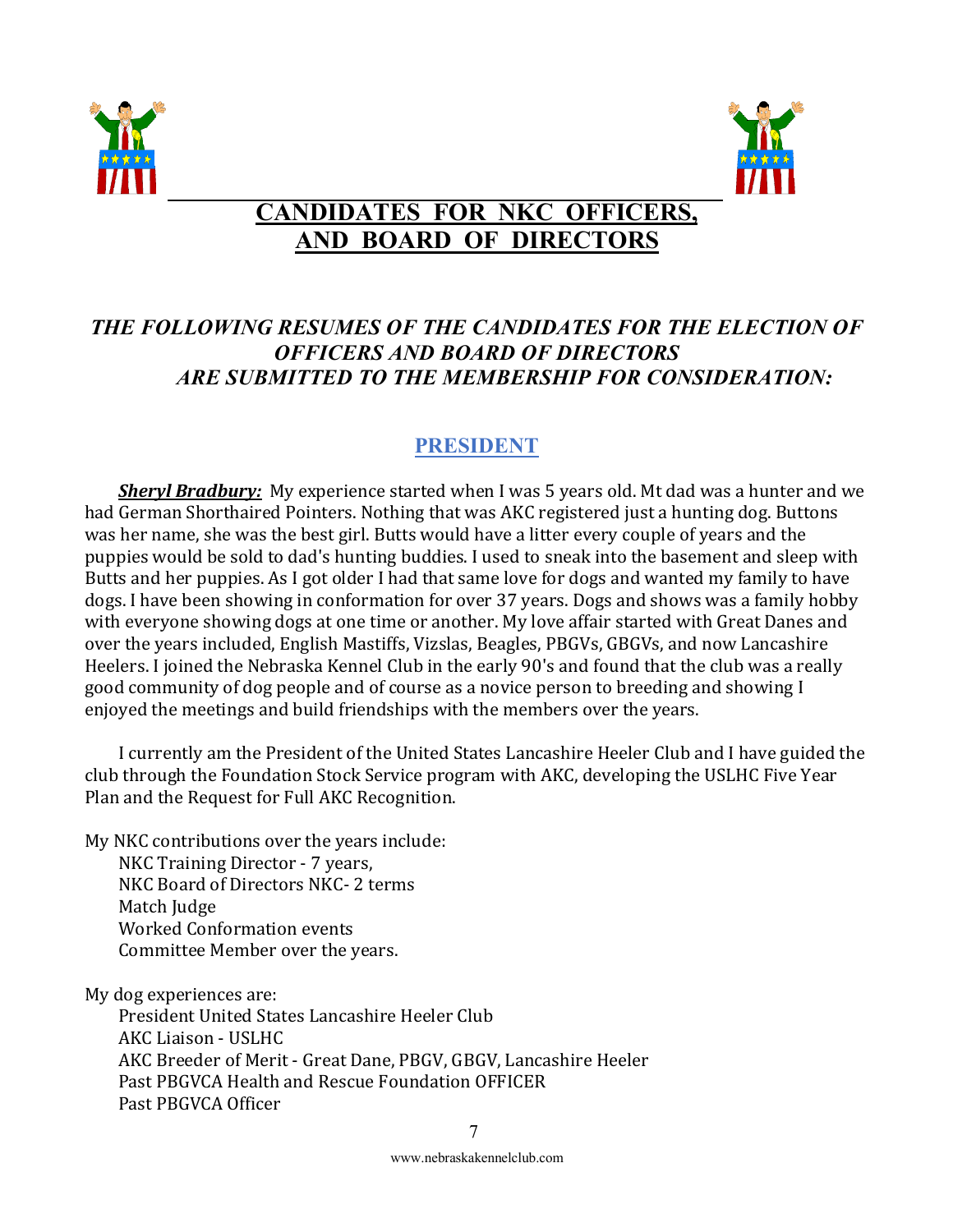GBGVCA Foundation Co-Founder Past GBGVCA Foundation Officer Past Nebraska Kennel Club BOD Junior Showmanship Judge #17425 Kennel Name - Mashury Lancashire Heelers Kennel Name - Black Majesty US Grand Basset Griffon Vendeen AKC Bred with H.E.A.R.T participant Good Dog Breeder Member

The club has been a great community for me and my family. My goals are to support club activities that engage our current members, grow the membership and increase the club's visibility in the community.

I work for Revival Animal Health as the Sr. Manager of R&D, Product Development and Quality Systems.

Thank you for the opportunity to serve the Club and its members.

*---Submitted by Sheryl Bradbury*

# **SECRETARY**

*Nina Gottsch*: I moved here from Minnesota in 2014 and became an NKC club member shortly after that. I have been showing and coursing my dogs (when I have one that will run) for over 30 years. I recently took my chances in the obedience ring with an obedient wolfhound (surprise!) and enjoyed that immensely.

Up to this point my schedule at work has not allowed me to participate much, but that has changed and is why I am able to accept the nomination to fill the secretarial position on the NKC Board.

I have served on the Irish Wolfhound Club of America's Board of Directors for over ten years as a Vice President, Secretary and currently as a Director and the club's Membership Chair. I chaired the IWCA National Specialty Show held at Bellevue Berry Farm in 2021 where I had the opportunity to meet and work with several NKC club members who attended and assisted us with the show.

Although I am familiar with the position of Secretary, my biggest challenge will be with the technology. Fortunately, this old dog can learn new tricks, and several current Board members have indicated that they are willing to help train this old dog.

I do believe I can be an effective Secretary for the club and would like the opportunity to do so. *---Submitted by Nina Gottsch*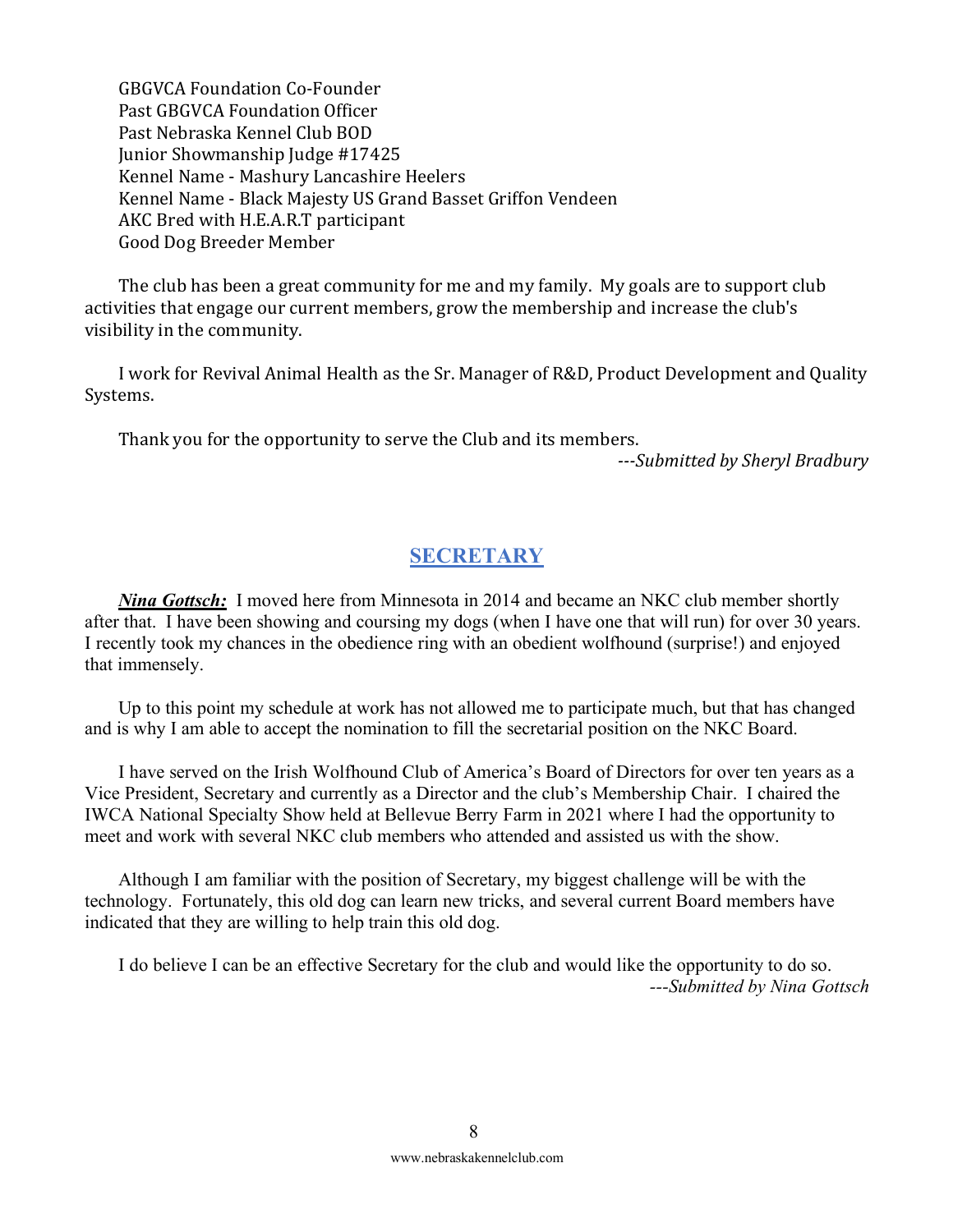# **BOARD OF DIRECTORS**

*Tim Bourke:* Member of the NKC for 52 years. Positions held in the Club include President, Treasurer, Chair of the Constitution and Bylaw Review Committee, member of the membership application revision committee and Chair of the Strategic Planning Committee. Activities in the NKC include ring stewarding, catalog sales, judge's transportation, judges' luncheon and p.a. announcer. 

I was a charter member of the Greater Omaha St. Bernard Club 52 years ago and served as president, vice-president, show chairman and newsletter editor. I am a member of the St. Bernard Club of America. I have judged several St. Bernard sweepstakes and numerous all-breed fun matches. 

I am a past president of the Greater Omaha Pharmacists Association. I was a national delegate and past treasurer of the Nebraska Hospital Pharmacists Association.

I exhibited and bred St. Bernards for 41 years. Eighteen years ago, I added a Vizsla to my household. I am married and have two grown children and 3 grandchildren. Occupation: Pharmacist. Having served for 41 years on the NKC board, I have a thorough understanding and background of Club goals and activities.

*---Submitted by Tim Bourke*

**Dianne Krantz:** I am a Life Member of the Nebraska Kennel Club. I own and show Shetland Sheepdogs in conformation, obedience, rally, herding and agility and have titled in all those venues. Currently, I am the President of the Midlands Shetland Sheepdog Club and on the Performance Committee for the American Shetland Sheepdog Association.

If elected to a board position, I look forward to helping this club to continue to move forward.

Thanks for your consideration.

*---Submitted by Dianne Krantz*



www.nebraskakennelclub.com  $\overline{Q}$